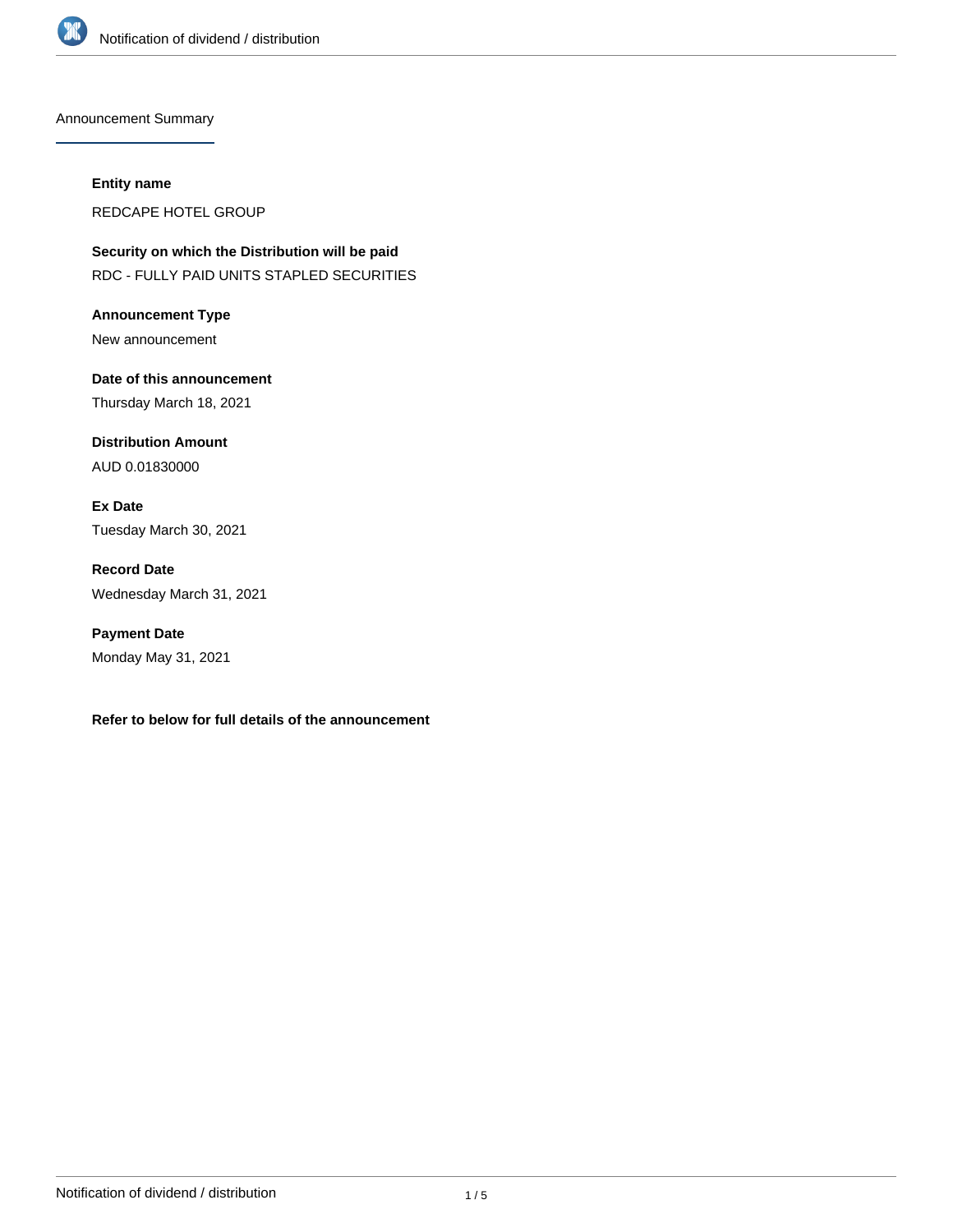

Announcement Details

Part 1 - Entity and announcement details

**1.1 Name of +Entity**

REDCAPE HOTEL GROUP

**1.2 Registered Number Type ACN** 

**Registration Number**

629354614

**1.3 ASX issuer code** RDC

#### **1.4 The announcement is** New announcement

# **1.5 Date of this announcement**

Thursday March 18, 2021

**1.6 ASX +Security Code** RDC

### **ASX +Security Description**

FULLY PAID UNITS STAPLED SECURITIES

Part 2A - All dividends/distributions basic details

**2A.1 Type of dividend/distribution ⊘** Ordinary

**2A.2 The Dividend/distribution:** relates to a period of one quarter

**2A.3 The dividend/distribution relates to the financial reporting or payment period ending ended/ending (date)** Wednesday March 31, 2021

**2A.4 +Record Date** Wednesday March 31, 2021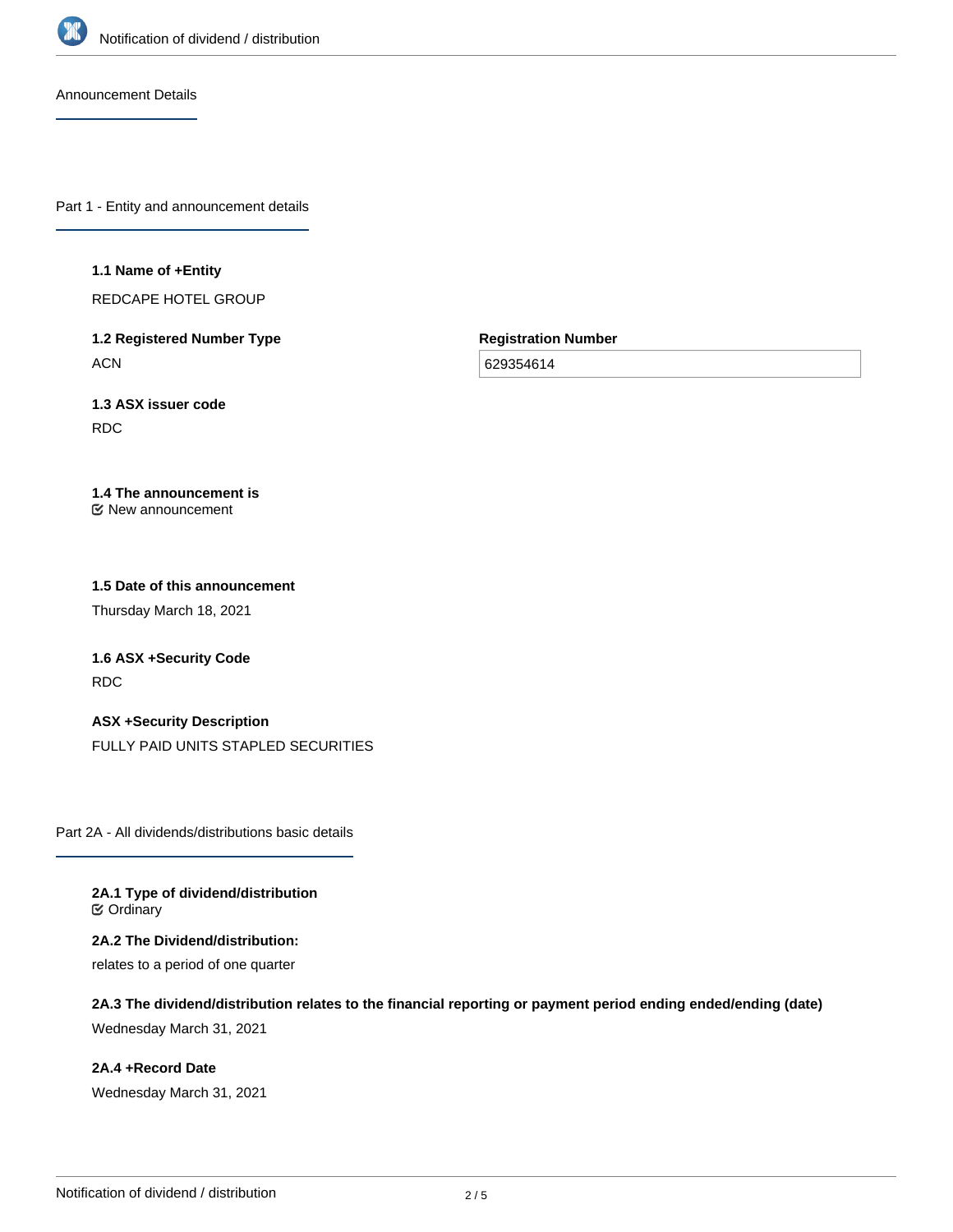

### **2A.5 Ex Date**

Tuesday March 30, 2021

#### **2A.6 Payment Date**

Monday May 31, 2021

**2A.7 Are any of the below approvals required for the dividend/distribution before business day 0 of the timetable?**

- **•** Security holder approval
- **Court approval**
- **Lodgement of court order with +ASIC**
- **ACCC approval**
- **FIRB approval**
- **Another approval/condition external to the entity required before business day 0 of the timetable for the dividend/distribution.**

No

**2A.8 Currency in which the dividend/distribution is made ("primary currency")**

AUD - Australian Dollar

**2A.9 Total dividend/distribution payment amount per +security (in primary currency) for all dividends/distributions notified in this form Estimated or Actual?** Actual

AUD 0.01830000

**2A.10 Does the entity have arrangements relating to the currency in which the dividend/distribution is paid to securityholders that it wishes to disclose to the market?** No

**2A.11 Does the entity have a securities plan for dividends/distributions on this +security?** We have a Dividend/Distribution Reinvestment Plan (DRP)

**2A.11a If the +entity has a DRP, is the DRP applicable to this dividend/distribution?** No

**2A.12 Does the +entity have tax component information apart from franking?** Yes

Part 3A - Ordinary dividend/distribution

| 3A.1 Is the ordinary dividend/distribution estimated at<br>this time? | 3A.1a Ordinary dividend/distribution estimated amount<br>per +security |
|-----------------------------------------------------------------------|------------------------------------------------------------------------|
| ় No                                                                  | AUD                                                                    |
|                                                                       |                                                                        |
| 3A.1b Ordinary Dividend/distribution amount per<br>security           |                                                                        |

AUD 0.01830000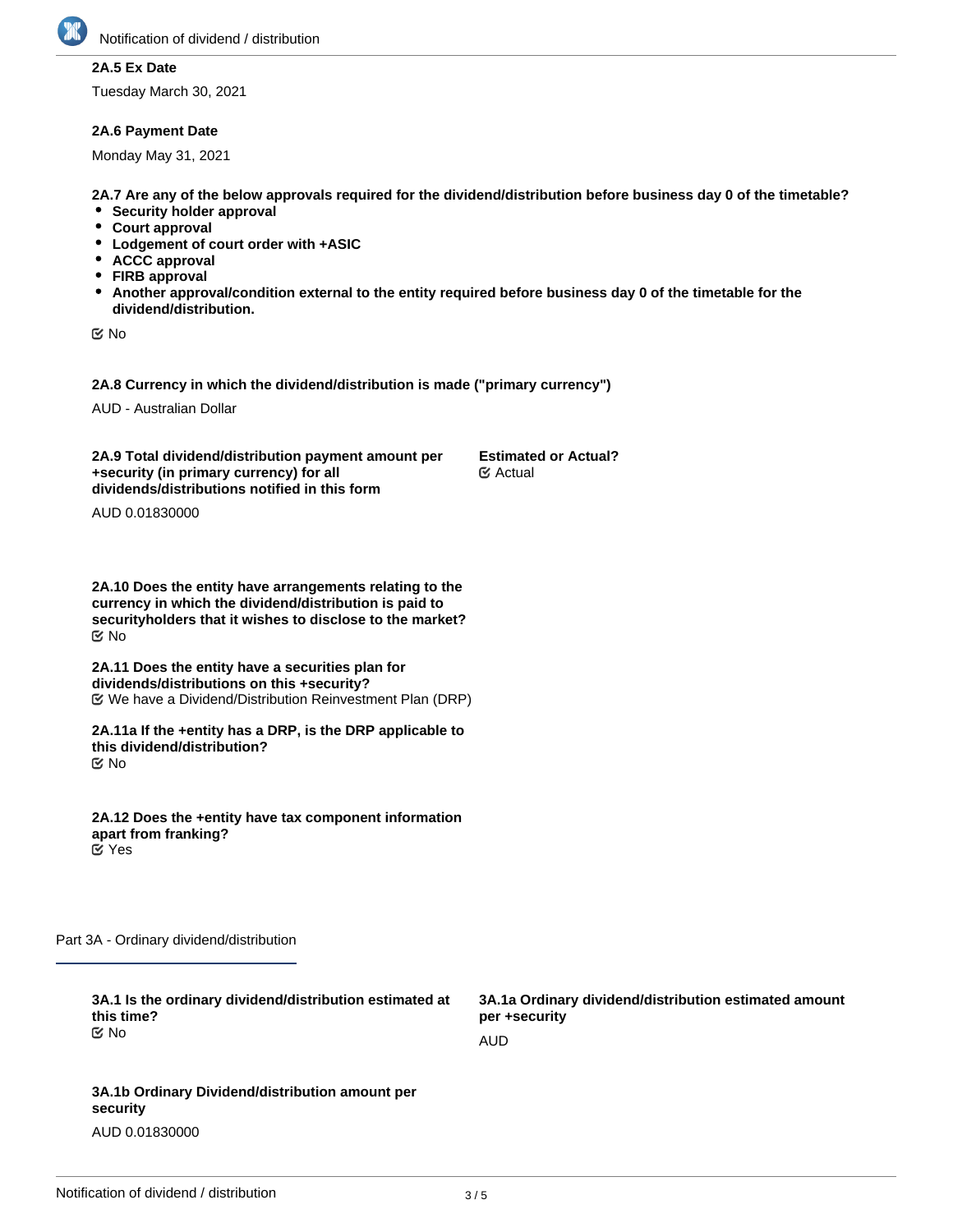

| 3A.2 Is the ordinary dividend/distribution franked? |  |
|-----------------------------------------------------|--|
| ା ⊠                                                 |  |

**3A.3 Percentage of ordinary dividend/distribution that is franked**

0.0000 %

**3A.4 Ordinary dividend/distribution franked amount per +security**

AUD 0.00000000

**3A.6 Ordinary dividend/distribution unfranked amount per +security excluding conduit foreign income amount**

AUD 0.01830000

**3A.7 Ordinary dividend/distribution conduit foreign income amount per security**

AUD 0.00000000

Part 3E - Other - distribution components / tax

### **3E.1 Please indicate where and when information about tax components can be obtained (you may enter a url).**

The components of the distribution will be available at <https://www.redcape.com.au/investor-centre/distributions/>in May 2021.

3E.2 Please indicate the following information if applicable. (Refer Annual Investment Income Report specification for further information)

| <b>Field Name</b>                                                        | AIIR Specification Reference Value | Estimated/Actual |
|--------------------------------------------------------------------------|------------------------------------|------------------|
| Interest                                                                 | 9.79                               |                  |
| Unfranked dividends not<br>declared to be conduit foreign 9.80<br>income |                                    |                  |
| Unfranked dividends declared 9.81<br>to be conduit foreign income        |                                    |                  |
| Assessable foreign source<br>income                                      | 9.91                               |                  |
| Tax-free amounts                                                         | 9.96                               |                  |
| Tax-deferred amounts                                                     | 9.97                               |                  |
| Managed investment trust<br>fund payments                                | 9.105                              |                  |
| Franked distributions from<br>trusts                                     | 9.120                              |                  |
| Gross cash distribution                                                  | 9.121                              |                  |

**3A.5 Percentage amount of dividend which is unfranked** 100.0000 %